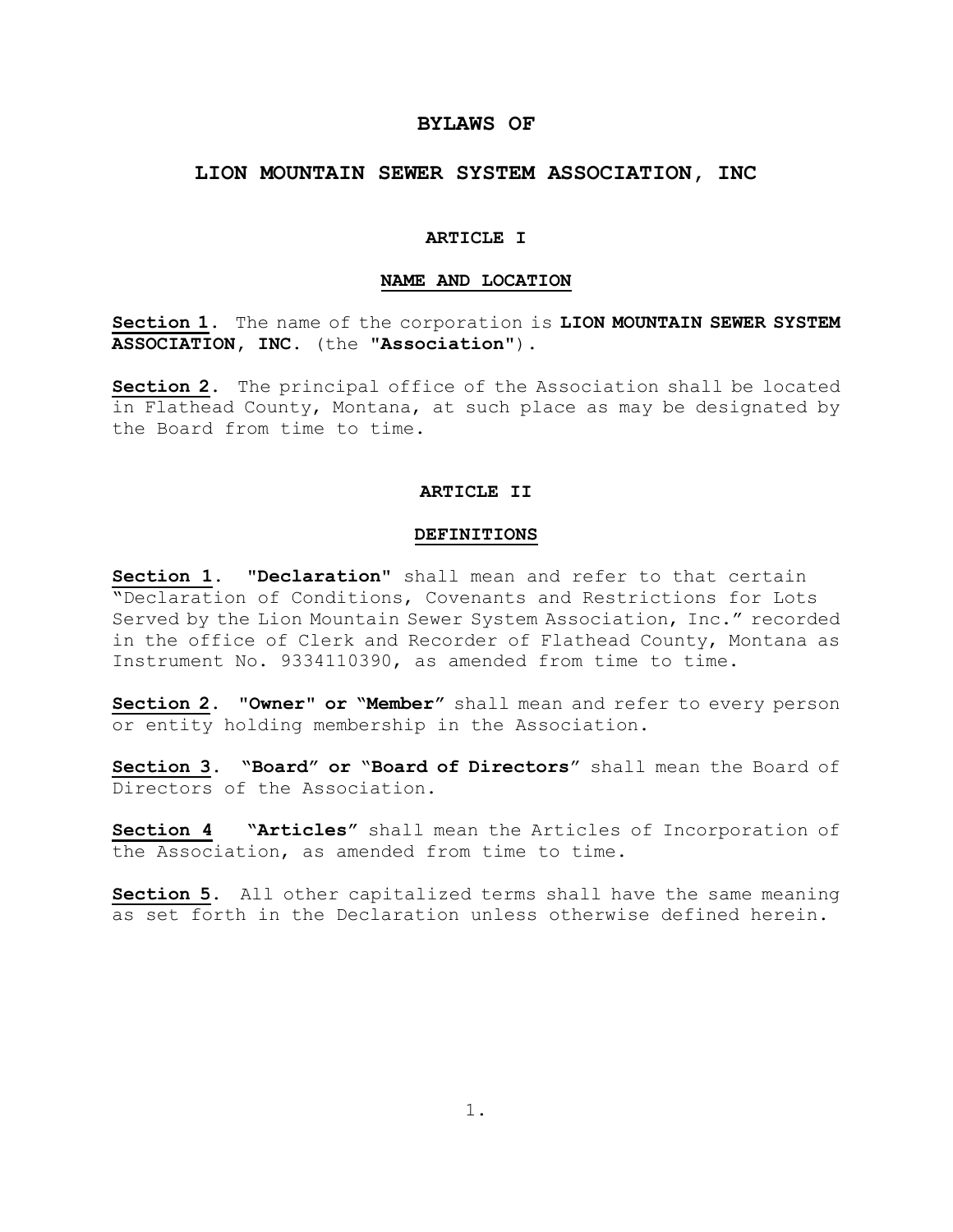### **ARTICLE III**

#### **MEMBERSHIP**

**Section 1**. **Membership**. As more fully provided in Section 5 of the Declaration, every person or entity who is an Owner of any Lot covered by the Declaration shall be a Member of the Association. Membership is appurtenant to each Lot and upon ceasing to be the Owner of a Lot, such person or entity shall cease to be a Member. There shall be only one Membership per Lot and if a Lot is owned by more than one person, the co-owners shall share such single Membership.

**Section 2**. **Assessments**. Each Member shall pay such membership fees, periodic dues and assessments in such amounts and at such times as determined by the Board in accordance with Section 8 of the Declaration.

**Section 3**. **Transfer**. No Membership held by any Owner shall be transferred other than as provided in Section 5 of the Declaration.

#### **ARTICLE IV**

### **BOARD OF DIRECTORS; SELECTION; TERM OF OFFICE**

**Section 1**. **Number**. The affairs of the Association shall be managed by a Board of three (3) Directors. Each Director shall be an Owner or the principal of an entity that is an Owner.

**Section 2**. **Term**. Each Director so elected shall serve for a term of two (2) years.

**Section 3**. **Procedures for Nomination, Election and Removal**. Procedures for nominating, electing and removing Directors shall be as follows:

(a) **Election**. All Directors shall be elected at a regular or special meeting of Members at which a quorum is present either in person or by proxy. A Member may nominate one or more persons to stand for election.

(b) **Removal**. Except as otherwise provided herein, a Director may not be removed from office prior to the expiration of that Director's term of office.

(c) **Removal for Cause**. The Board may declare vacant the office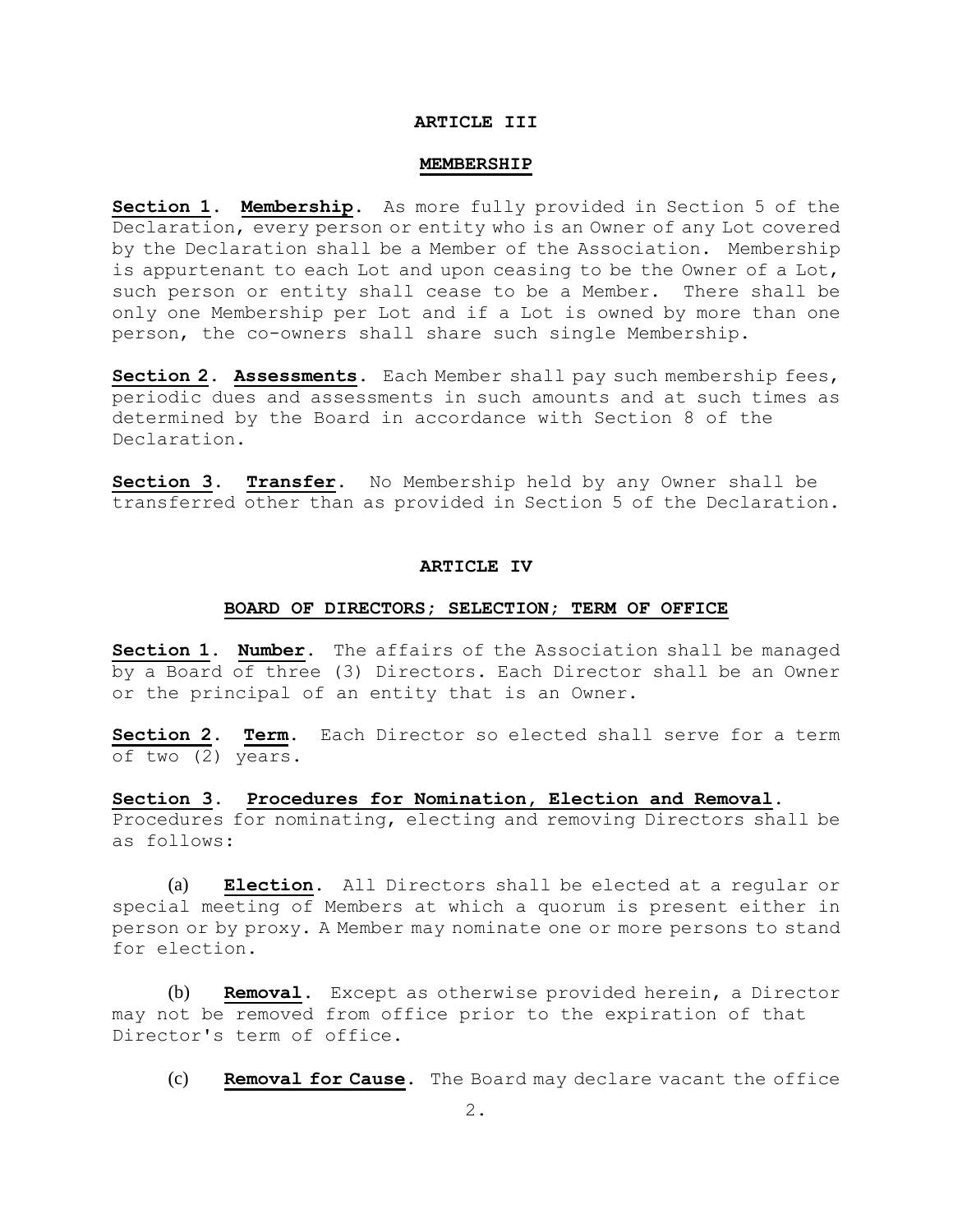of a Director who has been (1) declared of unsound mind by a final order of Court, (2) convicted of a felony, or (3) found by a final order or judgment of any Court to have breached any duty imposed by law relating to a Director's standard of conduct while in office. A Director may be removed on one of the foregoing grounds by either the vote of a majority of Directors present at a duly constituted meeting or the unanimous written consent of all other Directors without a meeting.

(d) **Removal without Cause**. Any one or more of the Directors may be removed without cause at any duly noticed meeting of Members by the affirmative vote of seventy-five percent (75%) of the voting power of the Members.

**Section 4**. **Vacancies**. In the event of death, resignation or removal of a Director, his or her successor shall be selected by the Members in accordance with Section 3(a).

**Section 5**. **Compensation**. No Director shall receive compensation for any service he or she may render to the Association. However, any Director may be reimbursed for actual expenses incurred in the performance of his or her duties if and to the extent the other Directors authorize such reimbursement.

## **ARTICLE V**

# **MEETINGS OF DIRECTORS**

**Section 1**. **Regular Meetings**. Regular meetings of the Board shall be held annually at a location in or near Whitefish, Montana, at such time as may be fixed from time to time by resolution of the Board. Notice of the time and place of such regular meetings of the Board shall be communicated to each Director at least five (5) calendar days prior to the meeting.

**Section 2**. **Special Meetings**. Special Board meetings may be called by written notice signed by the President or by any two (2) Directors. The notice shall specify the time and place of the meeting and the nature of any business proposed to be considered. Except in case of emergency, notice of the time and place of such meeting shall be sent to all Directors at least three (3) days prior to the scheduled date of the meeting. However, notice of the meeting need not be given to any Director who has signed a waiver of notice or a written consent to holding of the meeting.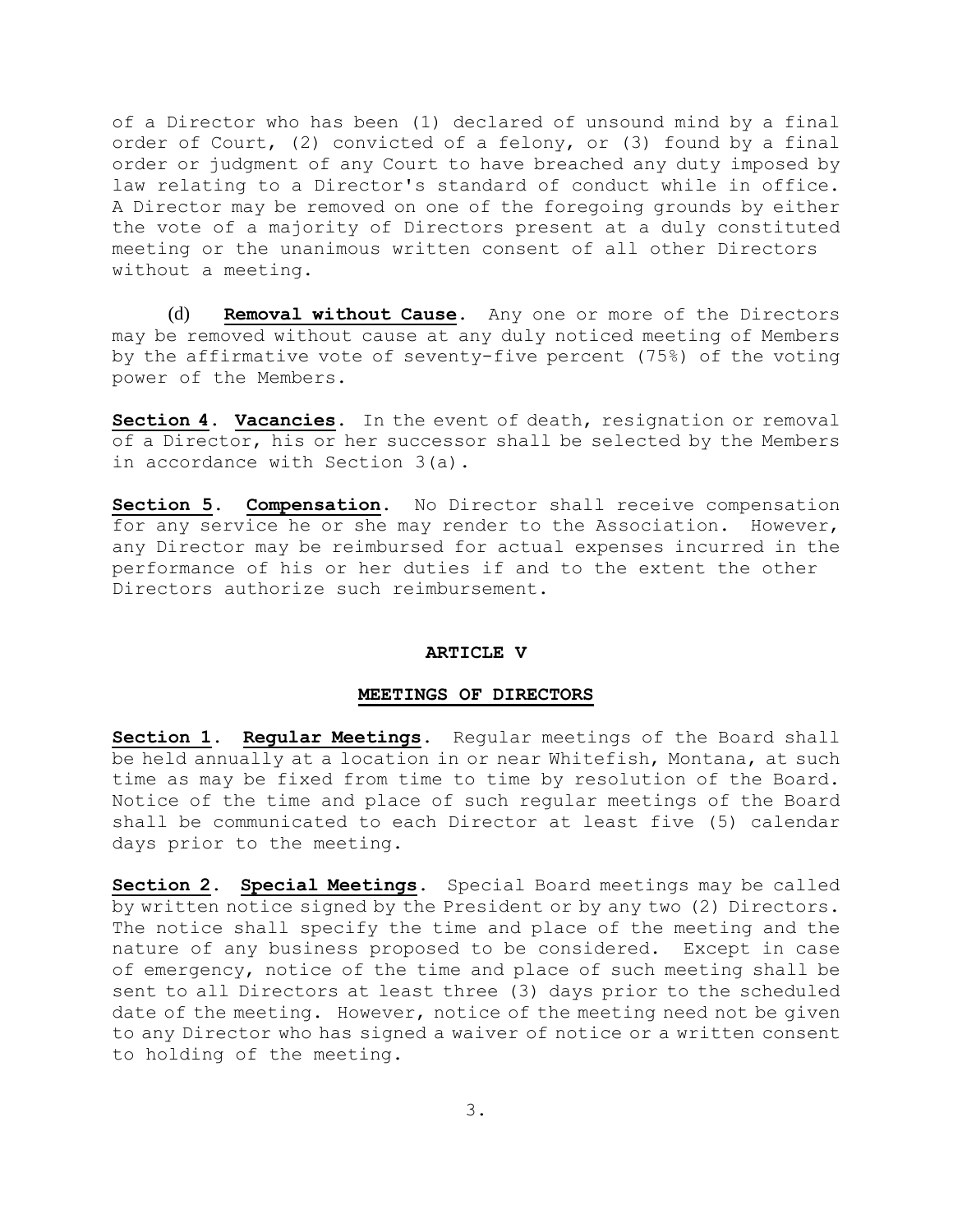**Section 3**. **Open Meetings**. Regular and special Board meetings shall be open to all Members. Members who are not Directors may not participate in any deliberation or discussion unless expressly so authorized by the Board. The Board may adjourn a meeting and reconvene in executive session to consider litigation, matters that relate to the formation of contracts with third parties, or personnel matters. Any matter discussed in executive session shall be generally noted in the Board minutes. In any matter relating to the discipline of a Member, the Board shall meet in executive session attended by the Member involved if so requested by that Member. The general nature of any and all business to be considered in executive session shall first be announced in open session.

**Section 4**. **Action without Meeting and Meetings by Telephone**. Any action required or permitted to be taken by the Board may be taken without a meeting if all Directors consent in writing to such action. Such written consent shall be filed with the Board minutes. Such action by written consent shall have the same force and effect as a unanimous vote of Directors. Any meeting, regular or special, may be held by conference telephone or similar communication equipment, so long as all Directors participating in the meeting can hear one another.

**Section 5. Quorum**. At all meetings of the Board, a majority of the Directors shall constitute a quorum for the transaction of business and the acts of the majority of the Directors present at a meeting at which a quorum is present shall constitute the acts of the Board.

**Section 6. Waiver of Notice**. Before or at any meeting of the Board, any Director may, in writing, waive notice of such meeting and such waiver shall be deemed equivalent to the giving of the appropriate notice. Attendance by a Director at any Board meeting shall be a waiver of notice. If all Directors are present at any meeting of the Board, no notice to Directors shall be required and any business may be transacted at such meeting.

**Section 7. Adjournment**. A majority of Directors present, whether or not a quorum is present, may adjourn any Directors' meeting to another time and place. If a meeting is adjourned for more than twenty-four (24) hours, notice of adjournment shall be given prior to the time of the adjourned meeting to any Directors who were not present at the time of the adjournment.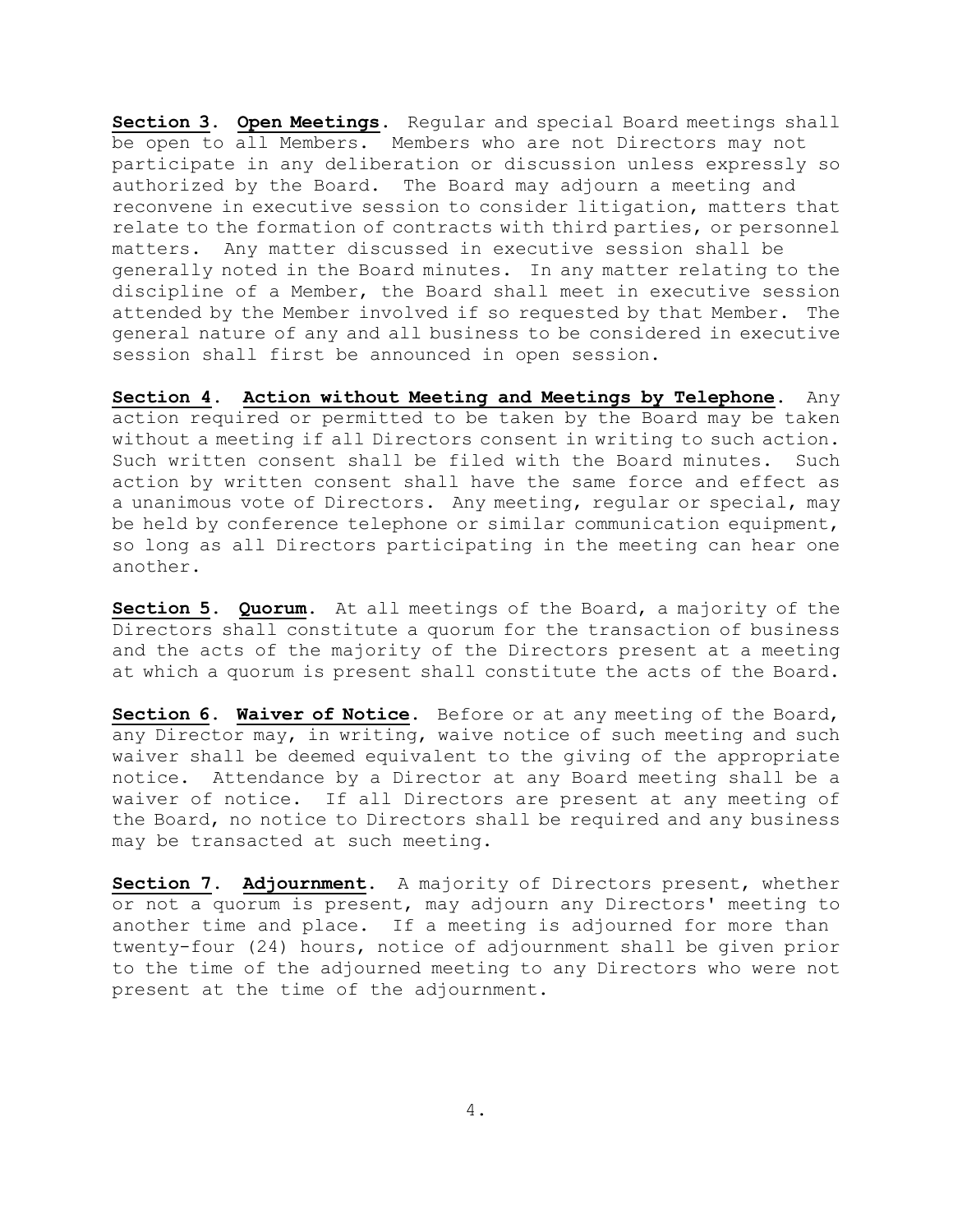### **ARTICLE VI**

### **POWERS AND DUTIES OF THE BOARD OF DIRECTORS**

**Section 1. Powers and Duties**. The Board shall have the power and duty to:

(a) Enforce any of the provisions of the Declaration, these Bylaws, the Articles, and any Association rules or regulations adopted pursuant to Section 9 of the Declaration;

(b) Pay any real and personal property taxes and other charges assessed against the Common Elements referenced in Section 6 of the Declaration;

(c) Maintain in force such policies of insurance as the Board deems necessary or advisable;

(d) Contract for goods, materials, and/or services for the Common Elements or otherwise in furtherance of the Association's purposes;

(e) Maintain and otherwise manage and keep the Common Elements in reasonable condition and repair in accordance with all requirements of all applicable laws, codes and governmental requirements;

(f) If and to the extent necessary or advisable, adopt Association rules and regulations in accordance with Section 9 of the Declaration;

(g) Levy and enforce the collection of assessments on the Owners in accordance with the provisions of the Declaration; and

(h) Perform any other acts authorized by the Declaration, the Articles, or these By-Laws.

### **ARTICLE VII**

#### **COMMITTEES**

**Section 1. Appointment**. The Board may appoint such committees as it deems appropriate to carry out its purposes.

**Section 2. Complaints**. It shall be the duty of each committee to receive complaints from Members on any matter involving Association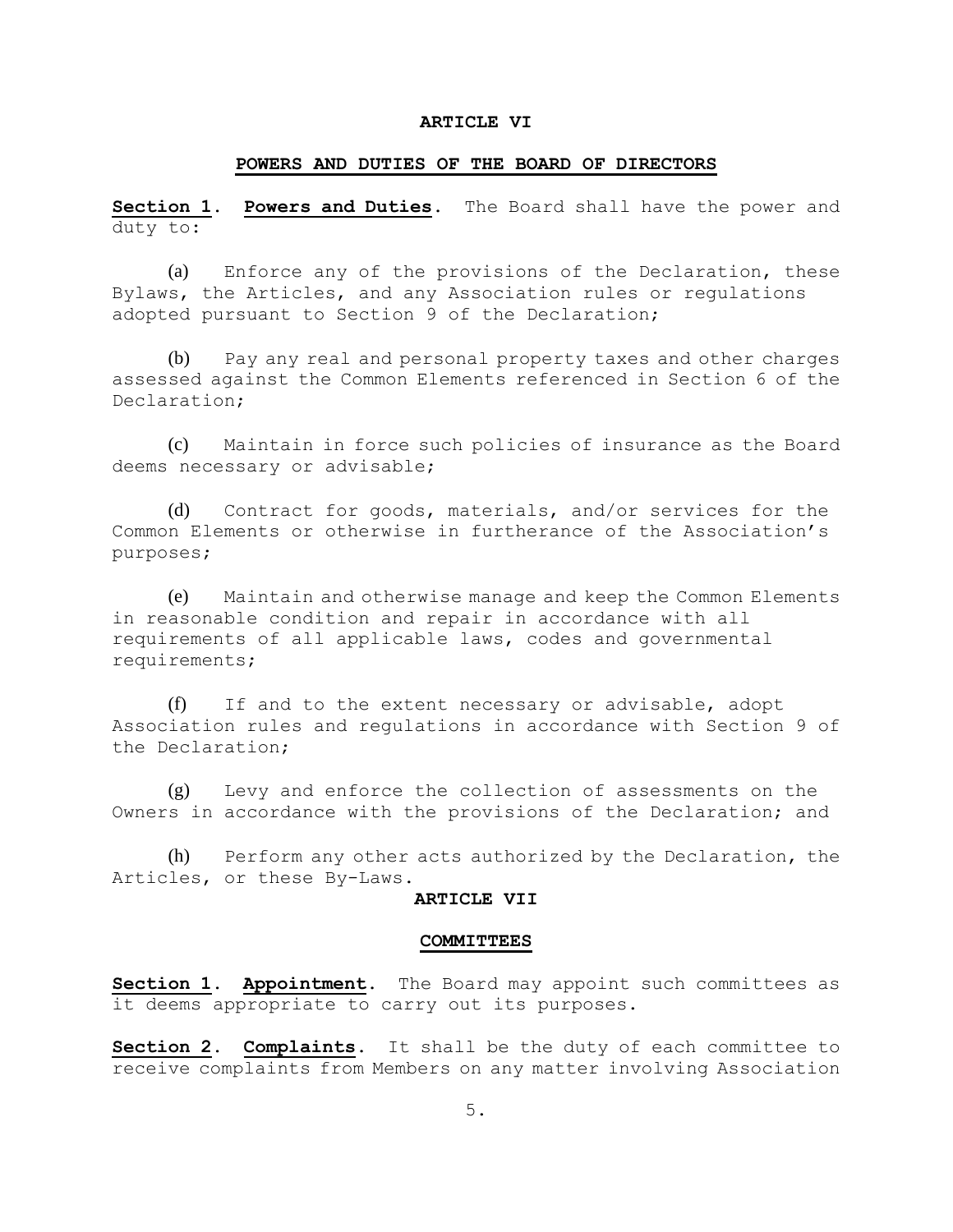functions, duties and activities within its field of responsibility.

### **ARTICLE VIII**

#### **MEETINGS OF MEMBERS**

**Section 1. Regular Meetings**. Regular meetings of Members shall be held at least once every two years on a date and at a time determined by the Board. Regular meetings shall be held at a meeting place in or near Whitefish, Montana to be determined by the Board.

### **Section 2. Special Meetings**.

(a) **Persons Authorized to Call**. Special meetings of Members shall be promptly called by the Board upon:

or

(i) the vote for such a meeting by a majority the Board;

(ii) receipt of a written request for a special meeting signed by Members representing at least twenty-five percent (25%) of the total voting power of Members.

(b) **Calling Meetings by Members**. If a special meeting is requested by Members, the request shall specify the general nature of the business proposed to be transacted and shall be delivered personally or sent by registered mail or by telegraphic or other facsimile transmission to each Director. The Board shall promptly notify all Members that a meeting will be held, and the place, time and date for such meeting, which date shall be not less than twenty (20) nor more than sixty (60) days following the receipt of the request.

# **Section 3. Notice of Members' Meetings.**

(a) **General Notice Contents**. All notices of meetings of Members shall be sent or otherwise given in accordance with this Section 3 of this Article VIII not less than fifteen (15) nor more than ninety (90) days before the date of the meeting. The notice shall specify the place, date, and hour of the meeting and (i) in the case of a special meeting, the general nature of the business to be transacted, and no other business in that case may be transacted, or (ii) in the case of the regular meeting, those matters which the Board, at the time of giving the notice, intends to present for action by the Members, but any proper matter may be presented at the meeting for such action. The notice of any meeting at which Directors are to be elected shall include the names, addresses, and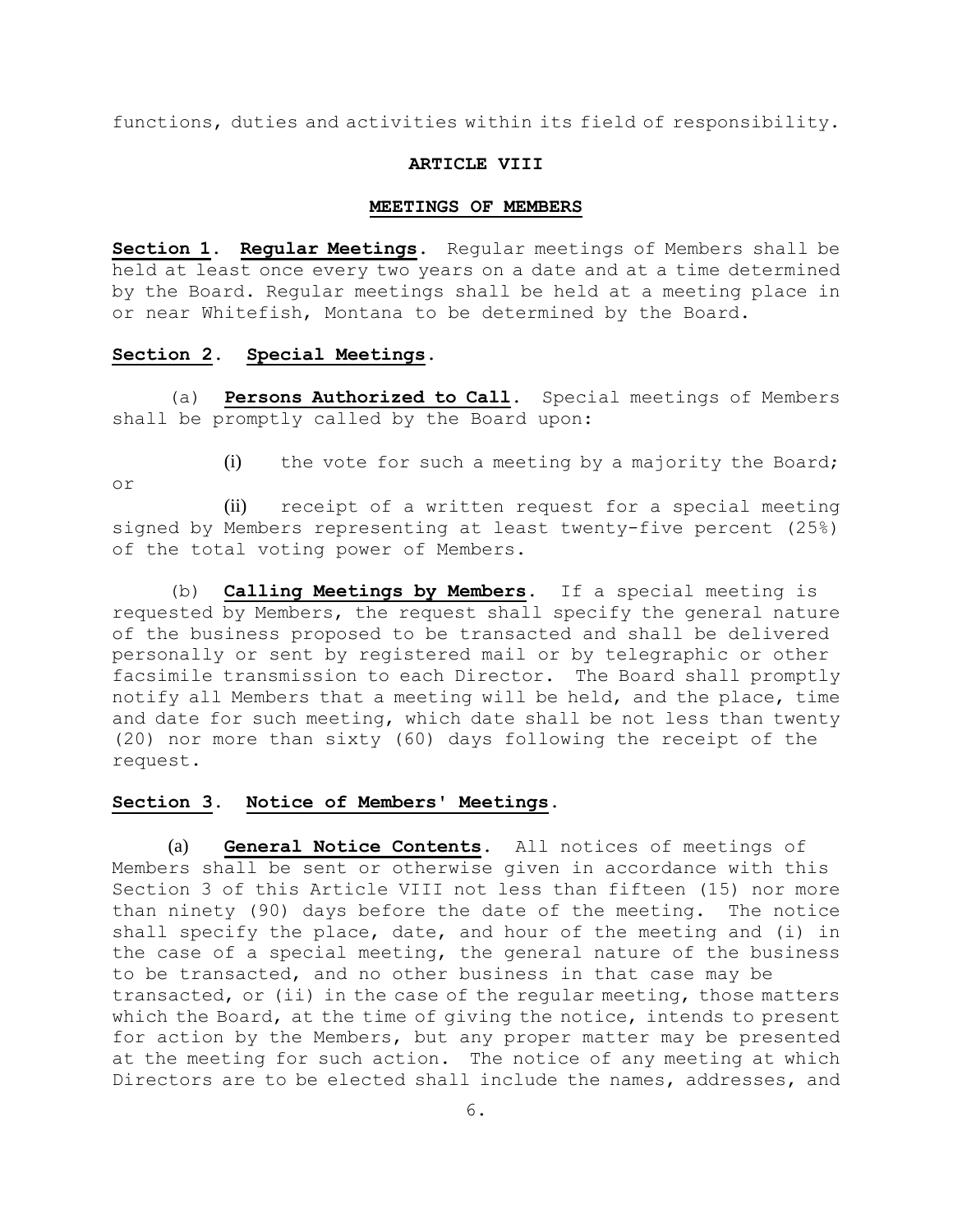brief biographical sketches (if available) of all those who have then been nominated to stand for election.

(b) **Manner of Giving Notice**. Notice of any meeting of Owners shall be given by first-class mail, charges prepaid, addressed to each Member either at the address of that Owner appearing on the books of the Association or the address given by the Member to the Association for the purposes of notice.

**Section 4. Quorum**. The presence at a meeting of Members (either in person, by telephone, or via video conferencing or similar arrangements) or proxy entitled to cast at least fifty percent (50%) of the voting power of all Members shall constitute a quorum for any action, except as otherwise provided in the Articles, the Declaration, or these Bylaws. If a quorum is not present in person or by proxy at any such meeting, Members entitled to vote thereat shall have power to adjourn the meeting without notice, other than announcement at the meeting, to a time not less than five (5) days nor more than thirty (30) days from the time the original meeting was called, at which meeting the quorum requirement shall be twenty-five percent (25%) of the voting power of all Members. If, after adjournment, a time and place are fixed for the adjourned meeting or if for any reason a new date is fixed for the adjourned meeting, notice of the time, place and date of the adjourned meeting shall be given to the Members in the manner prescribed for regular meetings.

**Section 5. Unanimous Written Consent of Members**. Any action required or permitted to be taken by the Members may be taken without a meeting, if at least seventy-five percent (75%) of all Members shall consent in writing to the action. Such written consent or consents shall be filed with the Secretary of the Association and maintained in the Association's records.

**Section 6. Waiver by Attendance**. Attendance by a Member at a meeting shall also constitute a waiver of notice of that meeting except when the Member objects at the beginning of the meeting to the transaction of any business because the meeting is not lawfully called or convened. Also, attendance at a meeting is not a waiver of any right to object to the consideration of matters required to be included in the notice but which were not so included in the notice of the meeting, if that objection is expressly made at the meeting.

**Section 7. Proxies**. Every Member entitled to vote has the right to do so either in person or by one (1) or more persons authorized by written proxy executed by such Owner and filed with the Secretary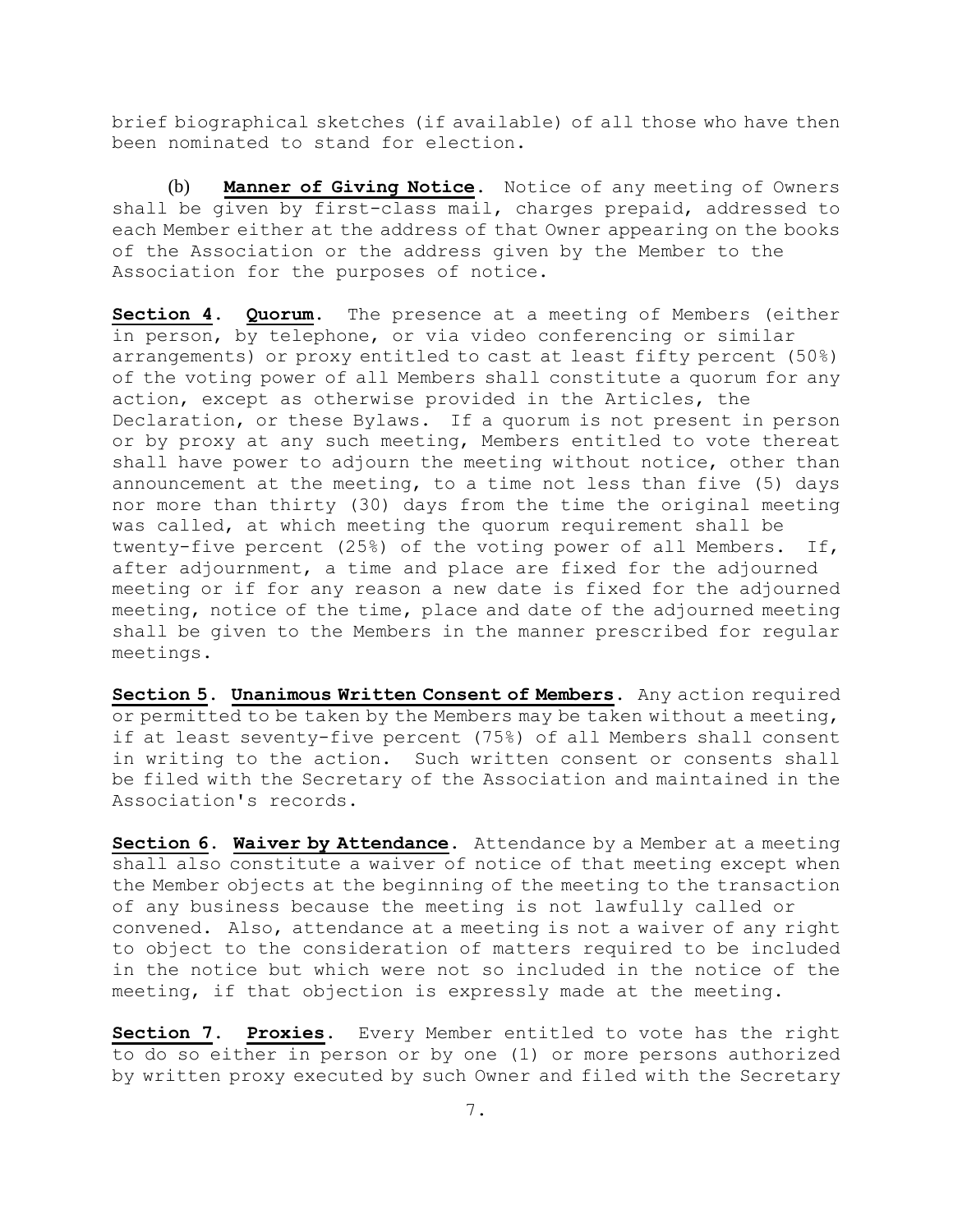of the Association.

### **ARTICLE IX**

#### **OFFICERS AND THEIR DUTIES**

**Section 1. Enumeration of Officers**. The officers of the Association shall be a President, a Secretary, a Treasurer and such other officers as may be elected or appointed by the Board in accordance with Section 4 of this Article IX.

**Section 2. Election of Officers**. The election of officers shall take place at each annual meeting of the Directors.

**Section 3. Term**. The officers of the Association shall be elected annually by the Board, and each shall hold office for one (1) year unless he shall sooner resign, be removed or otherwise become disqualified to serve.

**Section 4. Special Appointments**. The Board may elect or appoint such other officers as the affairs of the Association may require, each of whom shall hold office for such period, have such authority and perform such duties as the Board from time to time may determine.

**Section 5. Resignation and Removal**. Any officer may be removed from office with or without cause by the Board. Any officer may resign at any time by giving written notice to the Board, the President or the Secretary. Such resignation shall take effect on the date of receipt of such notice or at any later time specified therein, and, unless otherwise specified therein, the acceptance of such resignation shall not be necessary to make it effective.

**Section 6. Vacancies**. The Board shall promptly fill a vacancy in any office. The person elected to such vacancy shall serve for the remainder of the term of the officer he replaces.

**Section 7. Multiple Offices**. Any number of offices may be held by the same person.

# **Section 8. Duties**.

(a) **President**. The President shall be the chief executive officer of the Association and shall have, subject to the control of the Board, general supervision, direction, and control of the business and officers of the Association. The President shall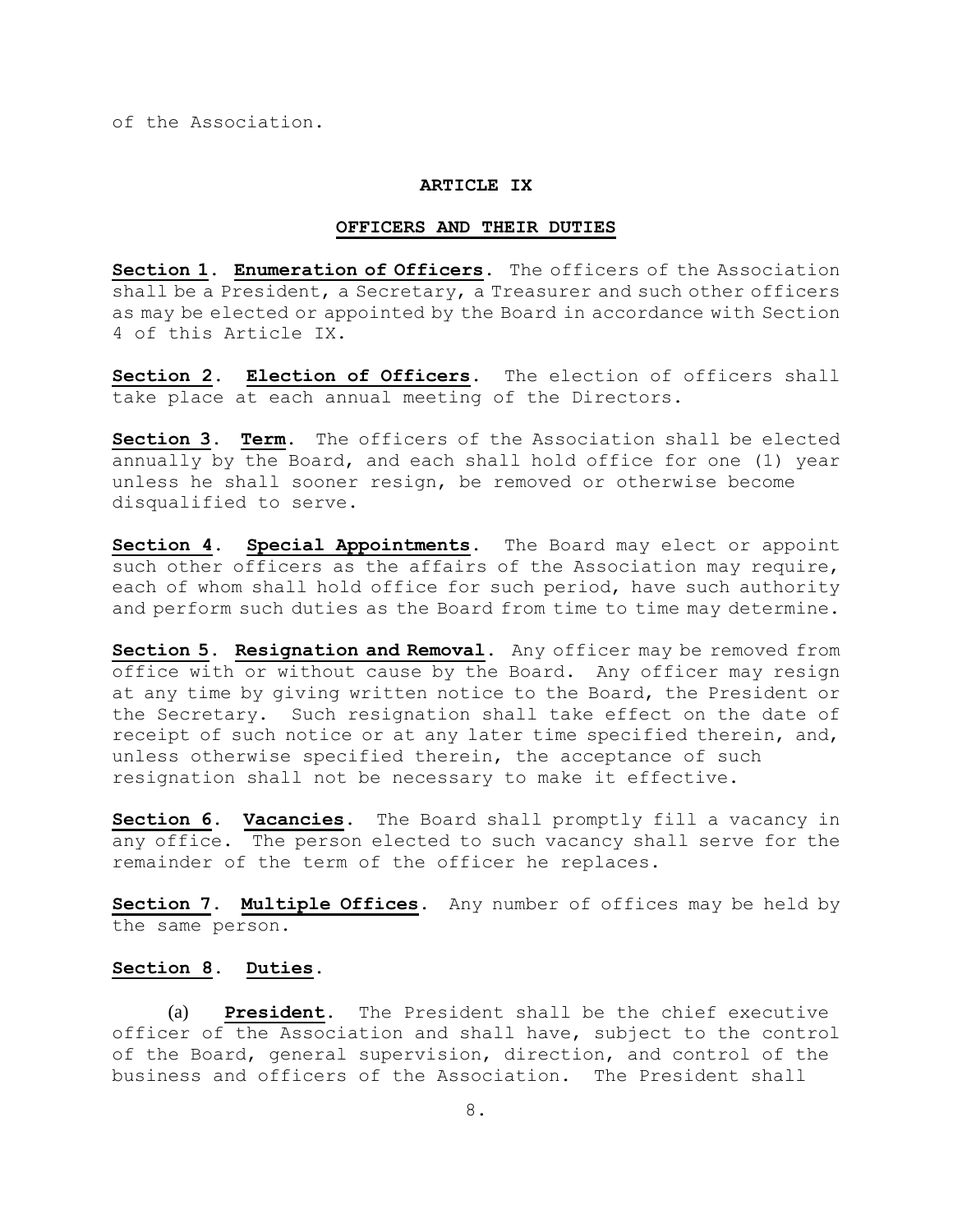preside at all meetings of the Board. The President also shall have such other powers and duties as may be prescribed by the Board.

(b) **Secretary**. The Secretary shall keep, or cause to be kept, at the principal executive office and such other place as the Board may order, a book of minutes of all meetings and actions of the Board and of the Members, with the time and place of holding, whether regular or special, how authorized, the notice given, and the proceedings thereof. The Secretary shall give, or cause to be given, notice of all the meetings of the Board required by these Bylaws or by law to be given, shall keep the seal of the corporation in safe custody, shall keep appropriate current records showing the Members of the Association and their addresses, and shall have such other powers and perform such other duties as may be prescribed by the Board.

**Treasurer**. The Treasurer shall keep and maintain, or cause to be kept and maintained, adequate and correct books and records of accounts of the properties and business transactions of the Association. The Treasurer shall cause all moneys and other valuables to be deposited in the name and to the credit of the Association with such depositaries as may be designated by the Board. The Treasurer shall disburse the funds of the Association as may be ordered by the Board. The Treasurer shall render to the President and Directors, whenever they request it, an account of all transactions as Treasurer and of the financial condition of the Association. The Treasurer shall have such other powers and perform such other duties as may be prescribed by the Board.

### **ARTICLE X**

### **INSPECTION OF BOOKS AND RECORDS**

The Association shall make its books and records available to all Members for inspection and copying at the expense of the requesting Member on reasonable prior written request.

#### **ARTICLE XI**

#### **AMENDMENTS**

These Bylaws may be amended at a regular or special meeting of Members by the vote of Members representing seventy-five percent (75%) or more of the total voting power of the Association.